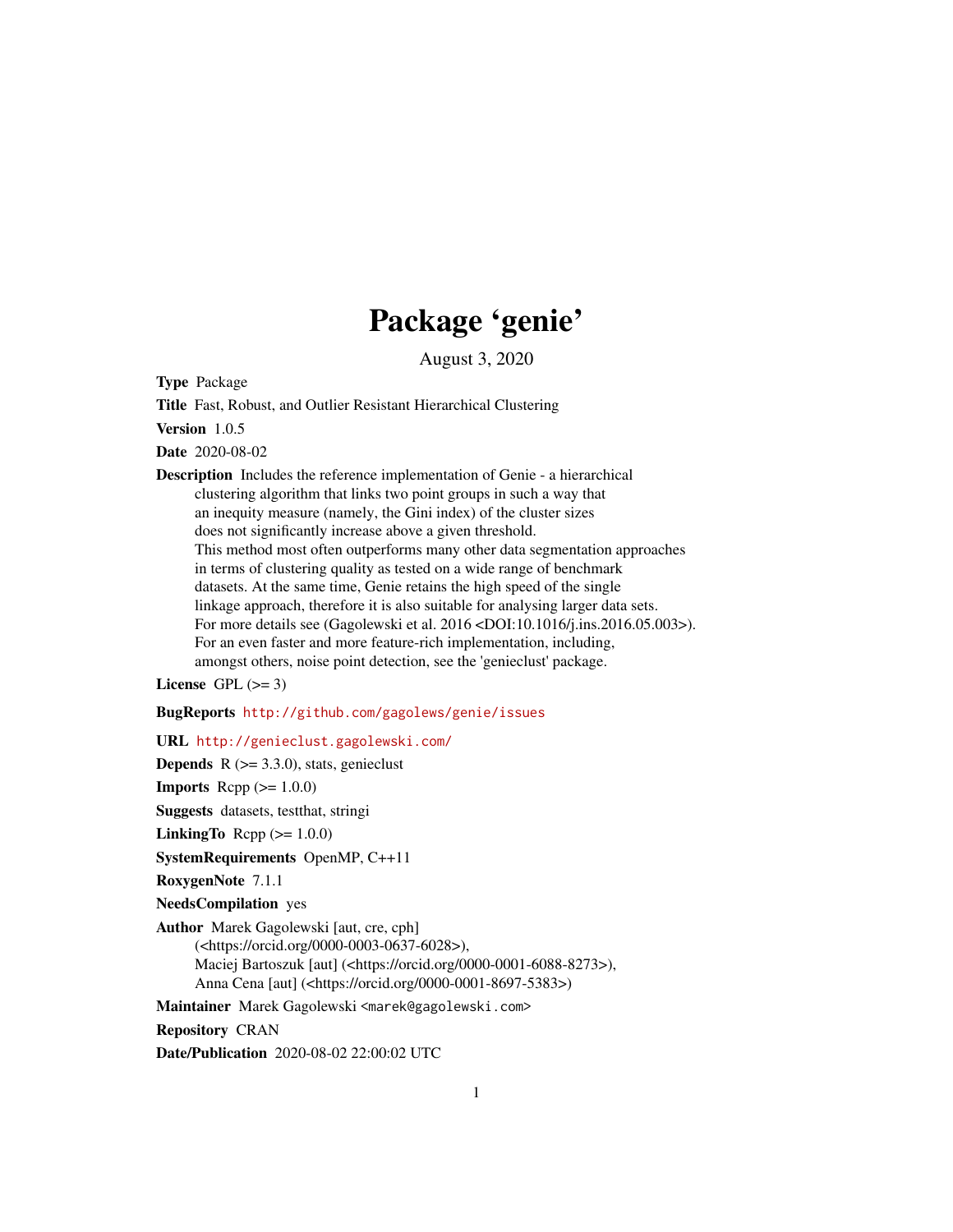### <span id="page-1-0"></span>R topics documented:

| $hclust2$ |  |  |  |  |  |  |  |  |  |  |  |  |  |  |  |  |  |  |
|-----------|--|--|--|--|--|--|--|--|--|--|--|--|--|--|--|--|--|--|

#### **Index** [5](#page-4-0). The second state of the second state of the second state of the second state of the second state of the second state of the second state of the second state of the second state of the second state of the second

genie-package *The Genie Package*

#### <span id="page-1-2"></span>Description

See [hclust2\(](#page-1-1)) for details.

#### Author(s)

Marek Gagolewski, Maciej Bartoszuk, Anna Cena

<span id="page-1-1"></span>

| hclust2 | Fast Hierarchical Clustering in Spaces Equipped With a Dissimilarity |
|---------|----------------------------------------------------------------------|
|         | <i>Measure</i>                                                       |

#### Description

The reference implementation of the fast, robust and outlier resistant Genie algorithm described in (Gagolewski, Bartoszuk, Cena, 2016). Note that the genie package has been superseded by genieclust, see [gclust](#page-0-0) and [genie](#page-1-2) for more details.

#### Usage

```
hclust2(d = NULL, objects = NULL, thresholdGini = 0.3, useVpTree = FALSE, ...)
```
#### Arguments

| d             | an object of class dist, NULL, or a single string, see below                                                                   |
|---------------|--------------------------------------------------------------------------------------------------------------------------------|
| objects       | NULL, numeric matrix, a list, or a character vector                                                                            |
| thresholdGini | single numeric value in $[0,1]$ , threshold for the Gini index, 1 gives the standard<br>single linkage algorithm               |
| useVpTree     | single logical value, whether to use a vantage-point tree to speed up nearest<br>neighbour searching in low-dimensional spaces |
|               | internal parameters used to tune up the algorithm                                                                              |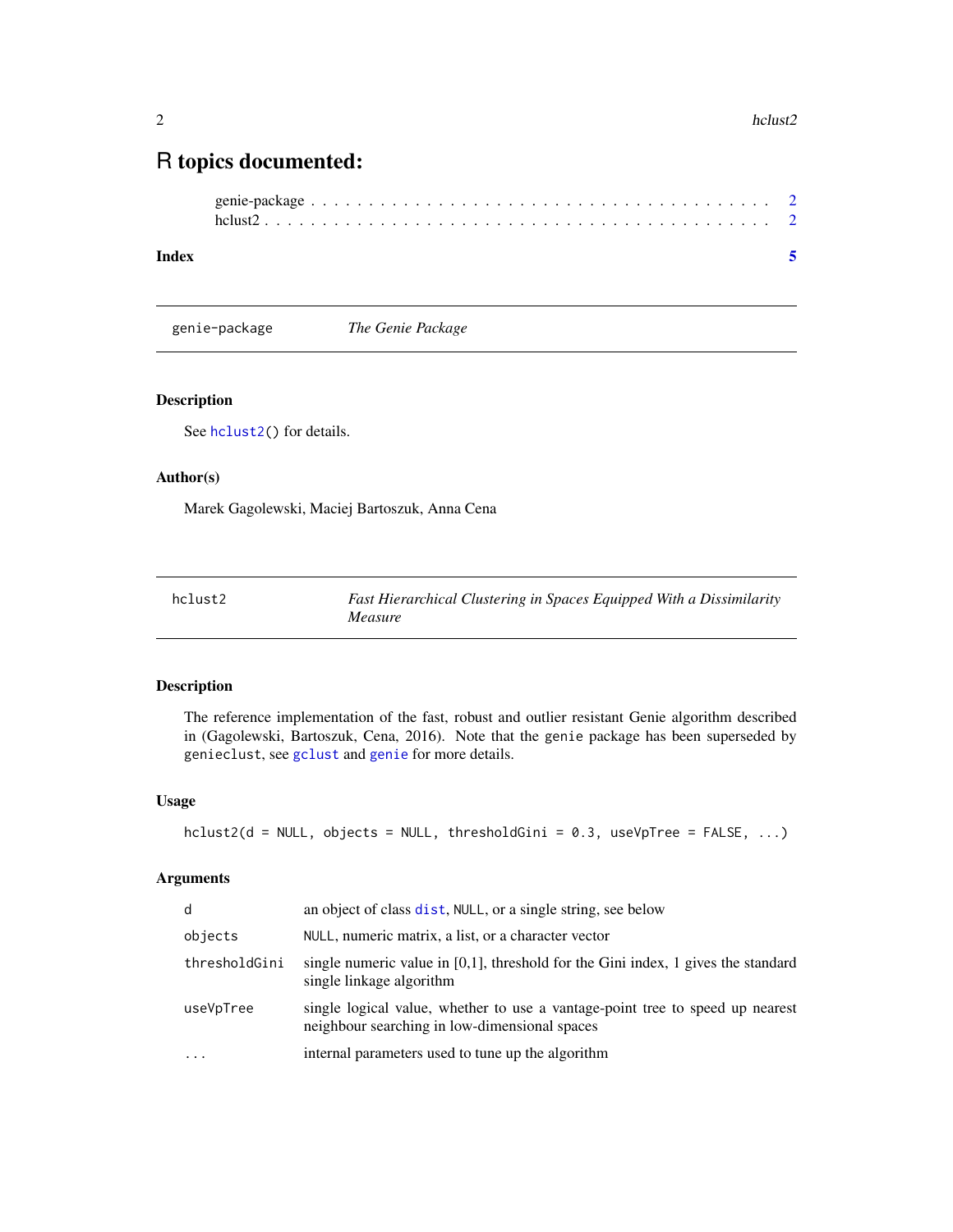#### <span id="page-2-0"></span>hclust2 3

#### Details

The time needed to apply a hierarchical clustering algorithm is most often dominated by the number of computations of a pairwise dissimilarity measure. Such a constraint, for larger data sets, puts at a disadvantage the use of all the classical linkage criteria but the single linkage one. However, it is known that the single linkage clustering algorithm is very sensitive to outliers, produces highly skewed dendrograms, and therefore usually does not reflect the true underlying data structure – unless the clusters are well-separated.

To overcome its limitations, in (Gagolewski, Bartoszuk, Cena, 2016) we proposed a new hierarchical clustering linkage criterion. Namely, our algorithm links two clusters in such a way that a chosen economic inequity measure (here, the Gini index) of the cluster sizes does not increase drastically above a given threshold. The benchmarks indicate a high practical usefulness of the introduced method: it most often outperforms the Ward or average linkage in terms of the clustering quality while retaining the single linkage speed. The algorithm can be run in parallel (via OpenMP) on multiple threads to speed up its execution further on. Its memory overhead is small: there is no need to precompute the complete distance matrix to perform the computations in order to obtain a desired clustering.

For compatibility with [hclust](#page-0-0), d may be an object of class [dist](#page-0-0). In such a case, the objects argument is ignored. Note that such an object requires ca.  $8n(n-1)/2$  bytes of computer's memory, where *n* is the number of objects to cluster, and therefore this setting can be used to analyse data sets of sizes up to about 10,000-50,000.

If objects is a character vector or a list, then d should be a single string, one of: levenshtein (or NULL), hamming, dinu (Dinu, Sgarro, 2006), or euclinf (Cena et al., 2015). Note that the list must consist either of integer or of numeric vectors only (depending on the dissimilarity measure of choice). On the other hand, each string must be in ASCII, but you can always convert it to UTF-32 with [stri\\_enc\\_toutf32](#page-0-0).

Otherwise, if objects is a numeric matrix (here, each row denotes a distinct observation), then d should be a single string, one of: euclidean\_squared (or NULL), euclidean (which yields the same results as euclidean\_squared) manhattan, maximum, or hamming.

If useVpTree is FALSE, then the dissimilarity measure of choice is guaranteed to be computed for each unique pair of objects only once.

#### Value

A named list of class hclust, see [hclust](#page-0-0), with additional components:

- stats performance statistics
- control internal parameters used

#### References

Cena A., Gagolewski M., Mesiar R., Problems and challenges of information resources producers' clustering, *Journal of Informetrics* 9(2), 2015, pp. 273-284.

Dinu L.P., Sgarro A., A Low-complexity Distance for DNA Strings, *Fundamenta Informaticae* 73(3), 2006, pp. 361-372.

Gagolewski M., Bartoszuk M., Cena A., Genie: A new, fast, and outlier-resistant hierarchical clustering algorithm, *Information Sciences* 363, 2016, pp. 8-23.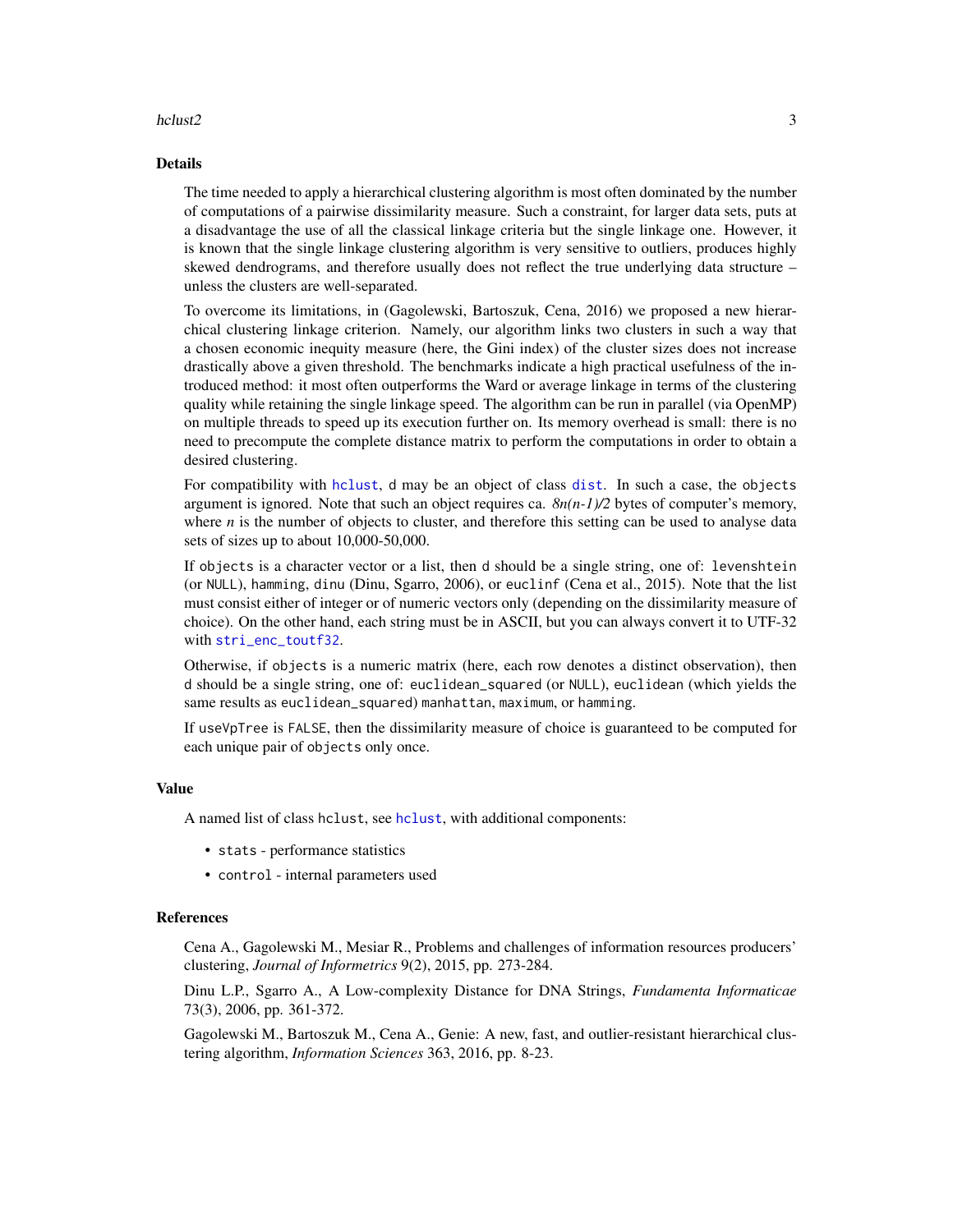Gagolewski M., Cena A., Bartoszuk M. *Hierarchical clustering via penalty-based aggregation and the Genie approach*, In: Torra V. et al. (Eds.), *Modeling Decisions for Artificial Intelligence* (*Lecture Notes in Artificial Intelligence* 9880), Springer, 2016.

#### Examples

```
library("datasets")
data("iris")
h <- hclust2(objects=as.matrix(iris[,2:3]), thresholdGini=0.2)
plot(iris[,2], iris[,3], col=cutree(h, 3), pch=as.integer(iris[,5]), asp=1, las=1)
```